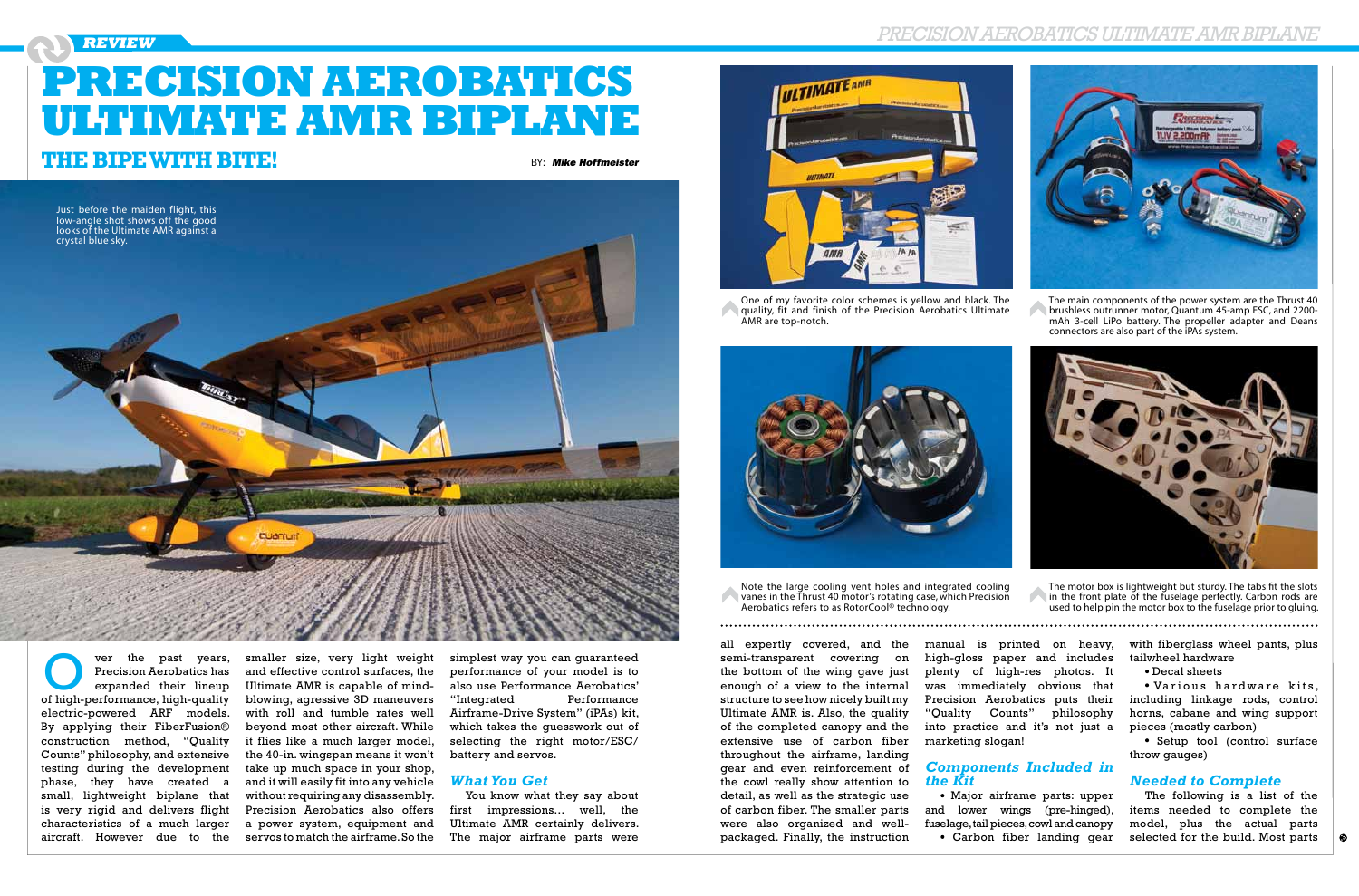## **Review** Precision Aerobatics Ultimate AMRBiplane





This top view into the forward end of the fuselage demonstrates the thought and engineering that went into the FiberFusion® design approach, strategically using carbon and wood for the strongest, stiffest and lightest structure possible.

• Motor – Thrust 40 brushless outrunner with propeller adapter



The VOX propellers are very lightweight, but rigid and have a super-smooth finish. The low weight is part of the reason for the outstanding throttle response and quick spooling.

 $\bullet$  Radio – JR 12X 2.4-GHz Tx Receiver – Spektrum AR500

DSM2 2.4-GHz • Precision Aerobatics carbon

were included in the iPAs system locking compound from Precision Aerobatics.

 $\bullet$ 

### *iPAs System (items listed are included):*

• Miscellaneous – CA glue and accelerator, epoxy, thread-

Electronic Speed Controller (ESC) – Quantum 45-amp brushless with BEC

Flight Battery – PA 2200-mAh 3-cell LiPo

Servos – 4 Voltec VTS-70MG digital ball bearing

Propeller - VOX 14x7 wood propeller

Carbon servo horn kit

- Servo extension wire
- Deans Ultra connector pair

### *Additional items:*

spinner with aluminum backplate

### *In the Air*

Prior to the maiden flight, I performed the usual radio range checks (with motor off, then with it running at part throttle) and final confirmation of control throws, directions, and rate settings. After this, I did a brief taxi test, and confirmed that the ground handling was just fine. I made a small tweak to the tail wheel wire to get it to taxi perfectly straight, and then it was time to have some fun!

After the model was positioned and lined up with the runway, I called for a takeoff and gradually applied throttle. The takeoff roll was smooth, and it was easy to keep it pointing straight down the runway. It was immediately obvious that the wing loading on this model is very low, as it broke free from the runway at quite a low speed and throttle setting — very nice. I had to add some down-

elevator trim, but other than that it flew just fine. As the airplane was set up with its CG near the rear CG position, and it was a bit breezy, I did notice a slightly tail-heavy feel. So after a few circuits of the airfield I landed the Ultimate and adjusted the battery forward. This positioned the CG closer to the forward end of the range. I then took a little down-trim out of the elevator on the subsequent flight and the model flew wonderfully. Usually I end up at the back end of the recommended CG range (if not more aft than that) but on the Ultimate AMR, the recommended range and suggstion to use the forward end of the range in breezy conditions, are right on the money.

Next, it was time to start exploring the capabilities of the Ultimate AMR. On high rates, the control authority is shocking, but still quite controllable and not twitchy, with a very rapid axial roll rate. Also, aileron authority allows reverse torque rolls! The power



An example of the FiberFusion® construction approach is this reinforced area of the fuselage, where the upper wing cabane attaches.



The landing gear hardware goes together smoothly. I put a drop of medium CA glue into the space between the wheel pant and landing gear, to prevent rotation.



The steps to complete the servo horns are all shown in this one photo. First, cut off the three un-needed arms, then sand off the rough edges, and screw the carbon arm to the plastic arm.

The Thrust 40 motor is a perfect fit to the firewall, and the Quantum 45-amp ESC easily tie wraps to the side of the motor box. Note the plastic air scoop that directs cooling air onto the rotating motor case.



This demonstrates the steps involved in splicing in the servo extension wire. By taking this approach vs. using pre-made servo extensions, several grams of weight are saved. This step takes some time, but is not difficult to do.



The cowl fits perfectly and lines up nicely with the spinner, as well as the plastic cooling scoops that direct air onto the rotating case of the Thrust 40 outrunner motor.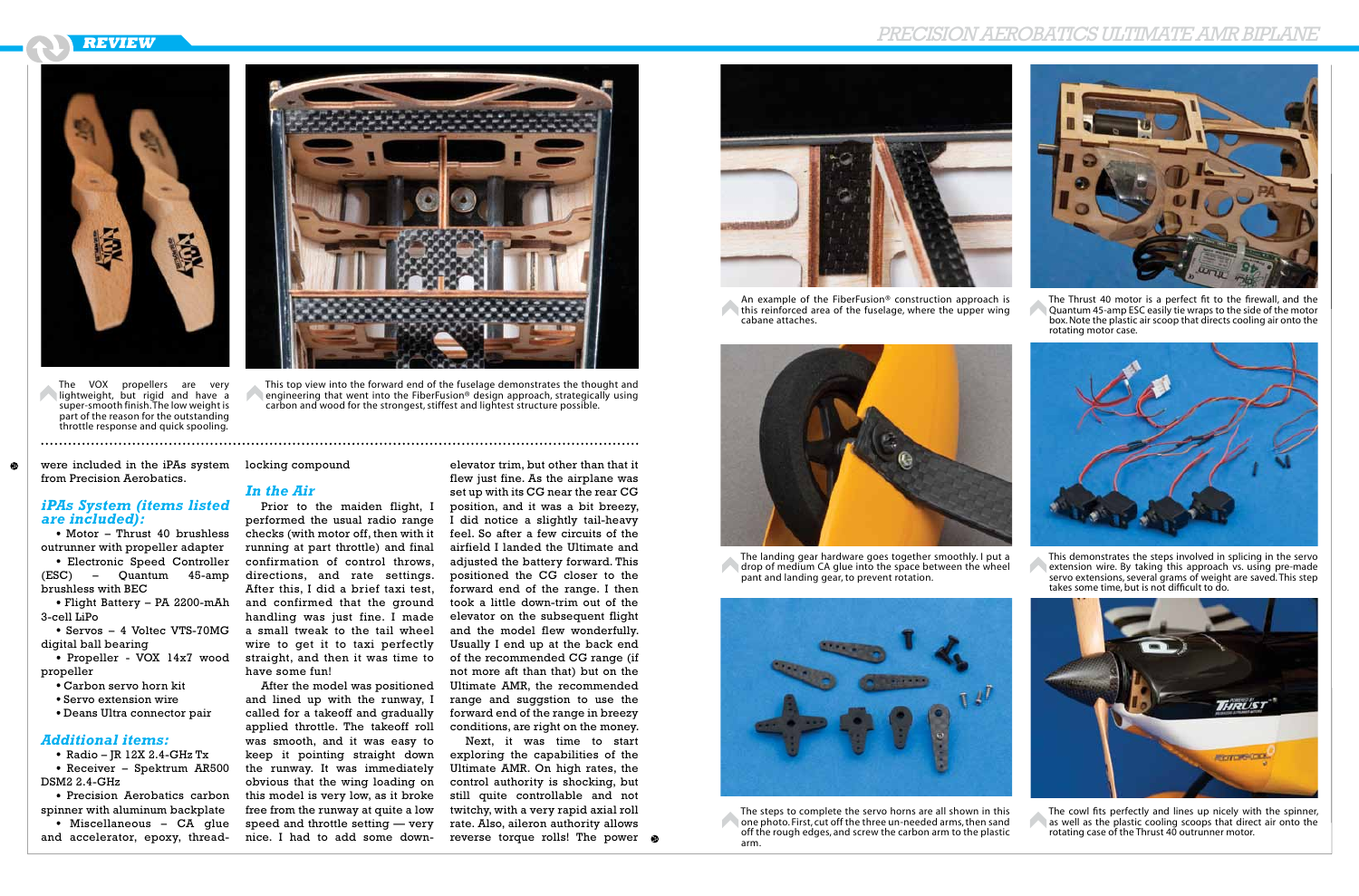



This view shows the tight quarters for the canopy to fit into. At first it seems hard to get fitted, but once you learn to rotate it to the side, it fits right in!





It is important to take the time necessary to make a set of CG support tools, to allow precise adjustment of the CG. I recommend starting at the forward end of the CG range listed in the instruction manual.



simple. Just epoxy it into the rudder and put a piece of reinforced packing tape over it for extra security!

As the model slows and up elevator is applied to coax it into an  $\otimes$ 

knife-edge passes. I had preprogrammed in a little bit of upelevator mix from rudder, but I learned more was needed. This is fairly typical for a biplane, and after a couple of iterations the coupling was mixed out and the knife edge performance was outstanding. The Ultimate AMR snaps so well and has so much power, it is possible to do a very agressive double snap roll from knife-edge, right back into knifeedge, which is really a thrill.

Putting the Ultimate AMR into a slight crab is an easy way to show off it's colors for a photo pass!



accurate with this statement.



This is the underside of the upper wing, showing the carbon tabs that are built into the wing, forming the attachment points for the cabanes and wing struts.

After about seven minutes, I made a few landing approach passes in preparation for the model's first landing. The model slows nicely with just a very slight amount of power on, and settles in for a 3-point landing that almost seems too easy! I would later realize that this was not a fluke, as the Ultimate AMR is simply a very easy airplane to land.

After a quick battery change and once-over the airplane to make sure everything was in place, I flew it again, doing some



The bright yellow pre-painted wheel pants accent the carbon fiber landing gear nicely, fitting right in with the color scheme of the airframe.

This close-up shows how the upper wing rests on the CG tool that I built to balance the model, per the recommendations in the instruction manual. I used a plastic bolt with a piece of tygon tubing slid over it, to assure slip-free contact with the wing.

system performed wonderfully, and the feel was pretty much what I expected based on bench test results. Throttle response is lightning fast, and power is insane. As a result, most flying is done well below full-throttle, which is nice as it translates into longer flight times. When you do want to punch out of a hover or do a high speed vertical climb, however, the power is there. Precision Aerobatics' website says the power system feels like a 4-cell setup, but only requires a standard 3-cell 2200 mAh size battery. They are very

 $\bullet$ 

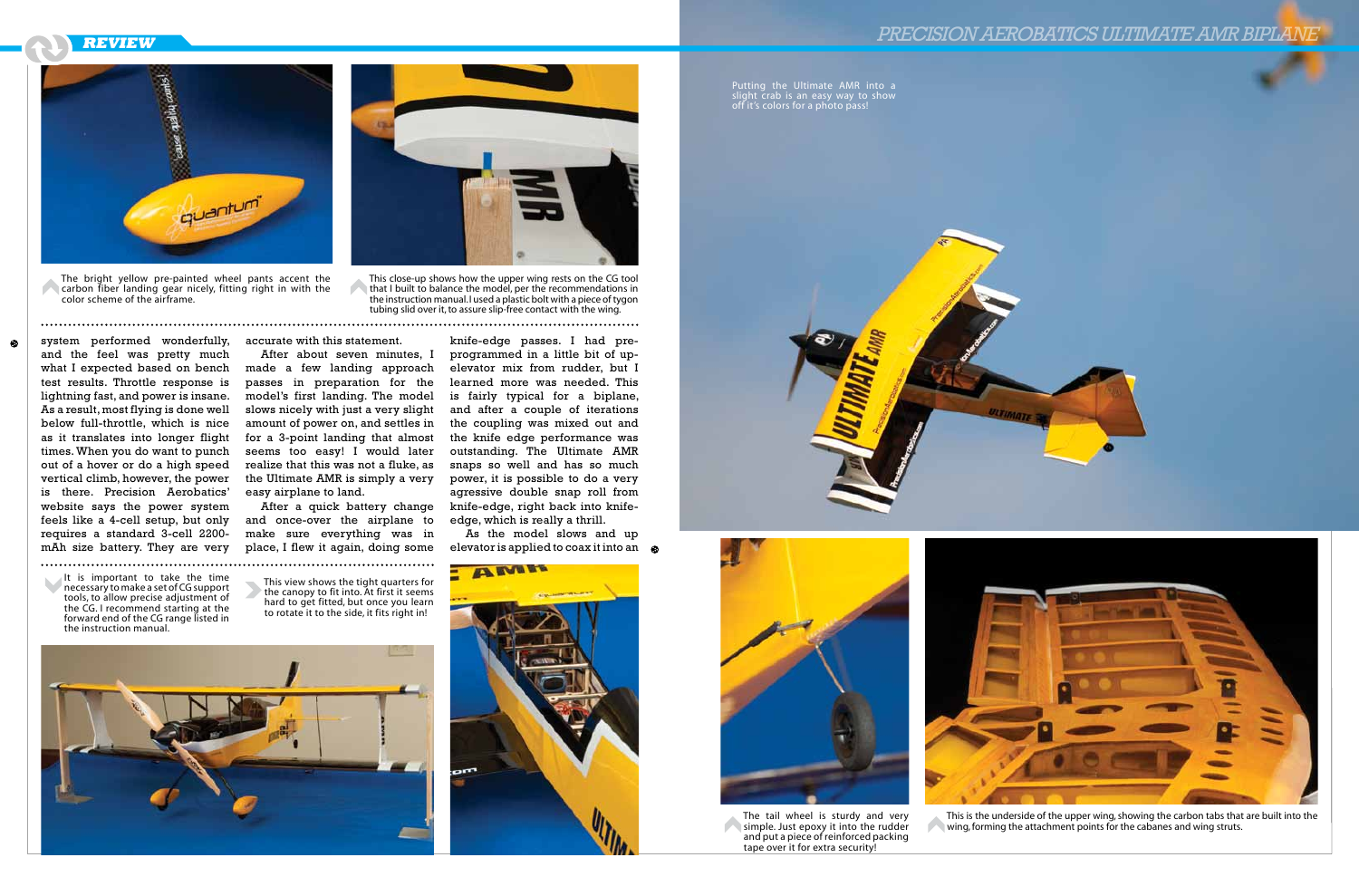



contrast to the rest of the airplane, and give a peek inside the wing structure.

upright harrier, there is virtually no wing rock. By minimizing aileron use and focusing on rudder and throttle, it is fairly easy to cruise around in an upright harrier. Inverted, there is zero wing rock in a harrier. Hovering is not difficult but requires full attention. Throttle response is so good and there is so much power on tap, that any time you get a little out of shape, all it takes is a quick jab of the throttle and you can pop it right out of trouble.

 $\bullet$ 

Precision Aerobatics has an outstanding Web site, with loads

The Ultimate AMR is shown here in an upright harrier. Note that the ailerons are straight and just a bit of rudder is being applied to steer and control the harrier.





This picture was taken at Joe Nall 2009, with Precision Aerobatics team pilot Daniel Dominguez at the sticks. Daniel is a super-



nice guy and is an amazing pilot!



This photo shows the Thrust 40 motor in action, during a bench test to evaluate performance characteristics with different propellers.

This shows how thrust relates to rpm for the VOX 14x7 and 13x6.5 propellers.

The iPAs power system consists of the Thrust 40 motor, Quantum 45-amp ESC and 2200-mAh 3-cell LiPo. They are tested using my PC-controlled test system, to evaluate static performance. The power system performed great and proved to be a well-matched system.



I also got to spend some time  $\odot$ 

of videos posted, some with their team pilots at the sticks, and some of customers flying the Ultimate

AMR. I would recommend watching some of the videos and reading the extensive information on their Web site about the Ultimate AMR and their other models. You won't find a Web site that is laid out any better or with more useful content for learning about their products before considering a purchase.

## Precision Aerobatics Ultimate AMRBiplane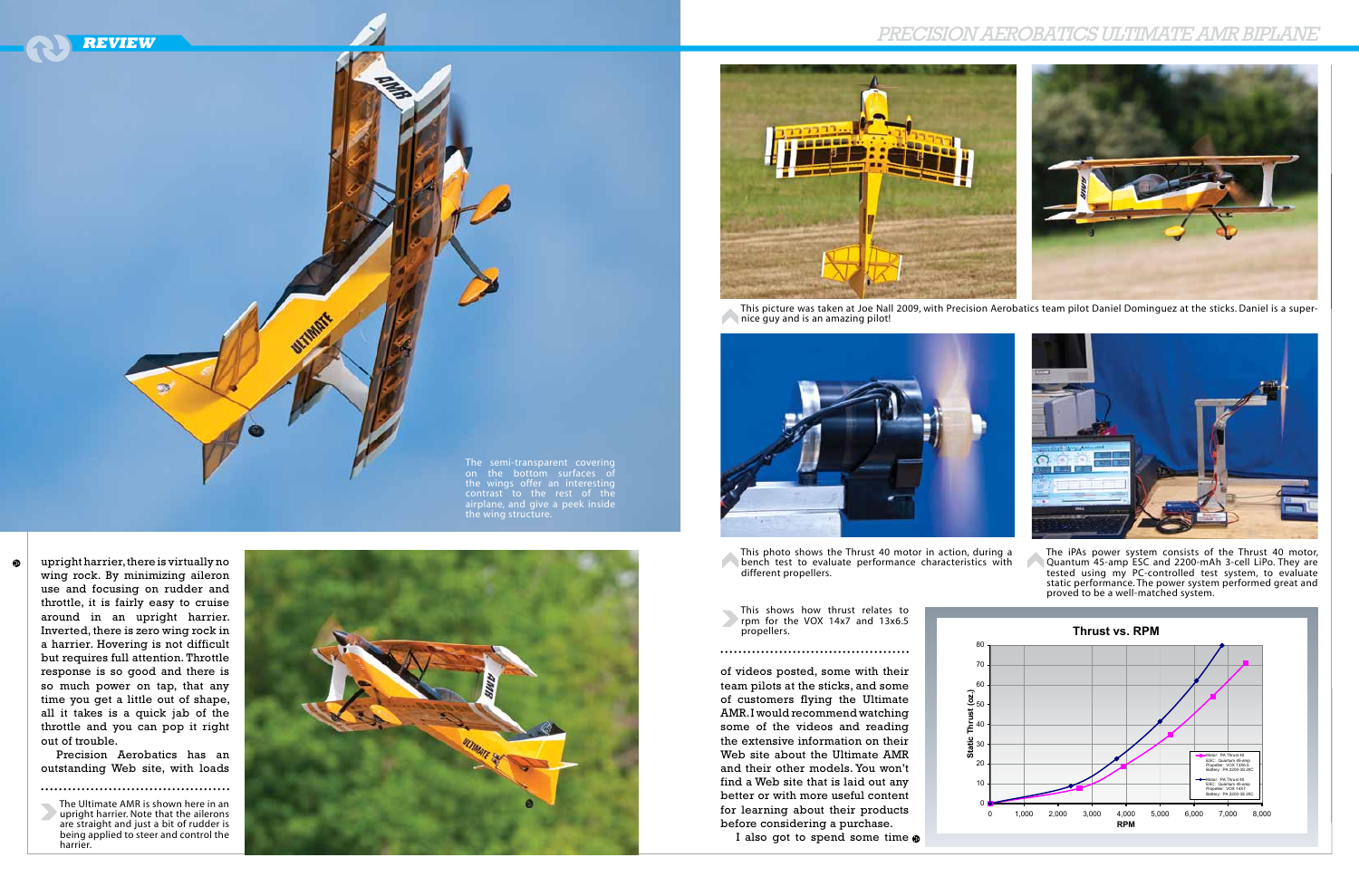Upon unpacking the parts, you immediately see and feel the quality of the design and construction, especially the FiberFusion® construction method, as there is carbon virtually everywhere. Also, the covering material and trim / color scheme are superb. The instructions are thorough and clearly written, and when you read them, it becomes immediatly obvious that they were written by folks who know the airplane, setup and flight characteristics inside and out.

The first steps involve trimming away a few areas of covering, in preparation for assembly. This is best done with a brand-new blade to make sure the cuts are easy and clean. Keep the removed pieces of covering as some will be used later. Then it's time to assemble and fit the landing gear. This is the first opportunity to admire the strategic use of carbon, as the landing gear and also the hard points on the fuselage for mounting the gear also feature extensive use of carbon fiber, to deliver the strength and durabilty that is required, while keeping weight to a minimum. The landing gear steps are very straightforward too.

Next comes installation of the motor box. Again, the benefits of FiberFusion® and smart design are appreciated here, as the motor box is very light but sturdy, and the box locks into slots in the fuselage firewall neatly, and is held in place with carbon rods and is then glued. Adding the motor is quite simple, but be sure not to miss the step to remove the motor shaft retaining clip and washer (which is called out in the instructions) first. The motor fit perfectly, and mounting the ESC was a snap. The last step is to cut out the two small clear plastic air scoops and glue them to the sides of the motor box. I would recommend tack-gluing them first and fit-checking the cowl to make sure they are

perfectly positioned, then finally glue them. The cowl fit perfectly and was also easy to mount. Just follow the clear steps in the manual to locate the screw holes with masking tape. Even the cowl is reinforced with a band of carbon to strenghten it in a critical area, while maintaining very light weight. Next the servos were installed. This proved to be straightforward, but one of the more time-consuming steps during the build. In order to keep weight to a minimum, it is recommended to lenghten the servo wires by cutting them and splicing in lightweightgauge wire and re-soldering, rather than using heavy servo extensions. This is not difficult by any means, but does require some care and extra time in order to do a tidy job. The servos fit the airframe perfectly, and the included linkage rods and hardware all fit pefectly. The pre-cut lenghts are so precise that you almost could assemble the pushrods without fit-checking them first, but of course it's best to get everything square before gluing them. The carbon control horns are nicely made, and only require a quick scuffing with medium sandpaper prior to installation, to assure a strong glue joint. To fit the carbon control horns to the plastic servo arms, I first cut off the three unused portions of the arm, and sanding them to smooth the rough edges from the cuts, then attached the carbon horns to the plastic servo horns.

The wing/cabane/strut attachment came next. Again, more pieces of nice sturdy carbon come into play. Be sure to carefully follow the instructions to get the overlaps correct, and everything will fit perfectly. Then the aileron servos, linkages and horns are installed, and the rods that link the upper and lower ailerons are also set to the right length prior to gluing and put in place. The result is a simple but robust aileron actuation system

that is sure to deliver ton's of roll authority.

With the wings mounted, the horizontal stabilizer / elevator were glued in place. Take your time to line it up perfectly, as described in the instruction manual. After this step, use a leftover piece of covering to hide the slot at the back of the fuselage. After this, rigging of the elevator and rudder linkages come next.

Finally, the receiver was attached to the small plate that is meant for this purpose, the wires were run and the battery packn fit. After plugging in the various wires, I then used the included setup tool and recommended travels/exponential settings to get the radio programmed. Last the decals were applied.

This graph shows how thrust relates to throttle stick position. Note the smooth profile and linearity, particularly from 1/3 to full throttle. Based on comparing this graph to the flying weight of the model, it should take just over half-throttle to hover the airplane.

 $\bullet$ 

After this, the final step, and one of the most critical, is to get the center of gravity (CG) set correctly. This is done by marking the CG location on the ends of the upper wing, then balancing the model by supporting it under the tips of the upper wing. It is difficult to tell if the model is balanced, so I could not easily detect a CG shift from moving the battery pack a little bit. The instuctions call for building a simple CG device, and this is great advice. A few minutes spent building the right tool for the job (out of some scraps in the shop) will really pay off in terms of adjusting the CG setting prior to the airplane's first flight. Even with such a tool, it can still be a bit difficult to judge if the model is sitting a little nose-high (tail heavy) or nose-down. I used a bubble level, with the horizontal fixed stabilizer as the reference. Then it was easy tell if the CG was right. I could detect the effect of small shifts in the battery pack location. I ended up with the front of the battery pack a little over an inch forward of the battery tray front edge to get the desired CG setting. With this, the Ultimate AMR was ready to fly.

### **The Build**

Prior to installing the iPAs power system in the airframe, I decided to set it up on my thrust test stand for a quick bench performance test. While this does not directly correlate to in-flight performance, it is a good indicator of how well-matched the system components are. It also gives a good preview to how the throttle responds and what sort of thrust-to-weight ratio the model may have.

It was a quick job to install the motor in my test stand, and then to wire up the ESC, and battery pack. My test setup uses the Medusa Research Power Analyzer Pro hardware and Power Pro View software,

which is integrated with a custom-built thrust rig that runs on bearings to assure near-zero friction allowing for accurate thrust measurement. After setting the throttle end points, it was time to do a test. My standard test runs the motor at 20% throttle for 5 seconds, then 40% for 5 seconds, and so on, finishing with 5 seconds at full-throttle. This test allows plotting of thrust vs. throttle position, thrust vs. amps, thrust vs. input watts, etc. See the graphs and captions for more details.

I found the iPAs power system components to be perfectly matched. At full throttle, with a fully-charged battery pack, the power

### system generated over 83 oz of thrust and was right at the rated specification values for the ESC and battery. What I found most noteworthy was the extremely quick throttle response. Most outrunners have a good (but not immediate) throttle response, but the Thrust 40 mated to the Quantum 45 ESC seem to give nearly-instantaneous throttle response. Between the strong performance and very fast throttle response, I was very impressed and really looking forward to seeing how the iPAs system would perform in the airplane. To see the power system bench test video, please visit youtube.com and look up the *RC Sport Flyer* videos.

**Precision Aeroba** 

| s Ultimate AMR Biplane<br>becifications                                                                                 |  |
|-------------------------------------------------------------------------------------------------------------------------|--|
| Aerobatic/3D, electric<br>biplane                                                                                       |  |
| Intermediate to advanced<br>40 in.                                                                                      |  |
| 43.1 in.                                                                                                                |  |
| 582.4 sq in.                                                                                                            |  |
| symmetrical                                                                                                             |  |
| 38.9 oz                                                                                                                 |  |
| 9.6 oz/sq ft                                                                                                            |  |
| Aileron, elevator, rudder, and<br>throttle                                                                              |  |
| Built-up balsa/carbon<br>composite and plywood<br>structure, carbon landing<br>gear, fiberglass cowl and<br>wheel pants |  |
| 4 required / 5 used                                                                                                     |  |
| Thrust 40 brushless<br>outrunner                                                                                        |  |
| Quantum 45-amp brushless<br>with BEC                                                                                    |  |
| VOX 14x7 wood propeller                                                                                                 |  |
| 7,225                                                                                                                   |  |
| 503                                                                                                                     |  |
| 207                                                                                                                     |  |
| 83.2 oz                                                                                                                 |  |
| 2.14:1                                                                                                                  |  |
|                                                                                                                         |  |

### **Power System Bench Test**

|                  | Low              | High/3D     |
|------------------|------------------|-------------|
| Aileron (deg):   | $15$ U/D         | 40 U / 35 D |
| Rudder (deg.):   | 25 U/D           | 45 U/D      |
| Elevator (deg.): | $20 \text{ U/D}$ | 45 U/D      |
| Expo:            | 30-35%           | 70%         |

Recommended CG: 57 - 62 mm back from leading edge at tips of upper wing.

### **Final Control Throws, Expo and CG**

| <b>Aircraft Type</b>                | Aerobatic/3D, electric<br>biplane                                                                                       |
|-------------------------------------|-------------------------------------------------------------------------------------------------------------------------|
| <b>Pilot Skill</b>                  | Intermediate to advanced                                                                                                |
| <b>Wing Span</b>                    | 40 in.                                                                                                                  |
| Length                              | 43.1 in.                                                                                                                |
| <b>Wing Area</b>                    | 582.4 sq in.                                                                                                            |
| <b>Airfoils</b>                     | symmetrical                                                                                                             |
| Weight                              | 38.9 oz                                                                                                                 |
| <b>Wing Loading</b>                 | 9.6 oz/sq ft                                                                                                            |
| <b>Controls</b>                     | Aileron, elevator, rudder, and<br>throttle                                                                              |
| Construction                        | Built-up balsa/carbon<br>composite and plywood<br>structure, carbon landing<br>gear, fiberglass cowl and<br>wheel pants |
| <b>Radio Channels</b>               | 4 required / 5 used                                                                                                     |
| Motor                               | Thrust 40 brushless                                                                                                     |
|                                     | outrunner                                                                                                               |
| <b>Motor Controller</b>             | Quantum 45-amp brushless<br>with <b>BEC</b>                                                                             |
| Propeller                           | VOX 14x7 wood propeller                                                                                                 |
| Rpm                                 | 7,225                                                                                                                   |
| Watts                               | 503                                                                                                                     |
| <b>Watts/lb</b>                     | 207                                                                                                                     |
| <b>Static Thrust</b>                | 83.2 oz                                                                                                                 |
| <b>Thrust / Weight</b>              | 2.14:1                                                                                                                  |
| <b>Flight Times</b>                 | 8 minutes                                                                                                               |
| <b>Transmitter</b>                  | JR 12X 2.4-GHz                                                                                                          |
| <b>Receiver</b>                     | Spektrum AR500 DSM2 2.4-GHz                                                                                             |
| <b>Servos</b>                       | Four Voltec VTS-70MG<br>digital ball bearing                                                                            |
| <b>Instruction</b><br><b>Manual</b> | Photo illsustrated<br>instructions                                                                                      |



shooting photos of their team pilots putting the Ultimate AMR and other Precision Aerobatics models through their paces at the electric flight zone at Joe Nall 2009. All I can say is WOW, those guys can fly! Daniel Dominguez and Chris Jewett are fantastic pilots and genuinely nice guys, and after watching what the Ultimate AMR could do, I was really stoked to get my hands on one.

### *In Conclusion*

The Precision Aerobatics Ultimate AMR went together quickly, with no surprises. The thoughtful use of carbon in numerous strategic areas results in a remarkably strong and light weight airframe. By using the Precision Aerobatics iPAs kit, all of the guesswork regarding selection of the right motor/ESC/ battery/propeller and servos was eliminated. The model's flight performance is outstanding, and the iPAs power system delivers all of this performance from a common 3-cell 2200-mAh LiPo, which many pilots have several. What I really like is that the Ultimate is very compact, so I can take it anywhere

with me. As a result, I can fly it off a small parking lot and get some stick time even when I don't have a few hours to commit for a full-blown trip to the RC airfield. At a price of only \$225, when you consider the quality and performance of this kit, it is an absolute buy. To learn more and see loads of flight videos, visit Precision Aerobatics' Web site at *precisionaerobatics.com.*